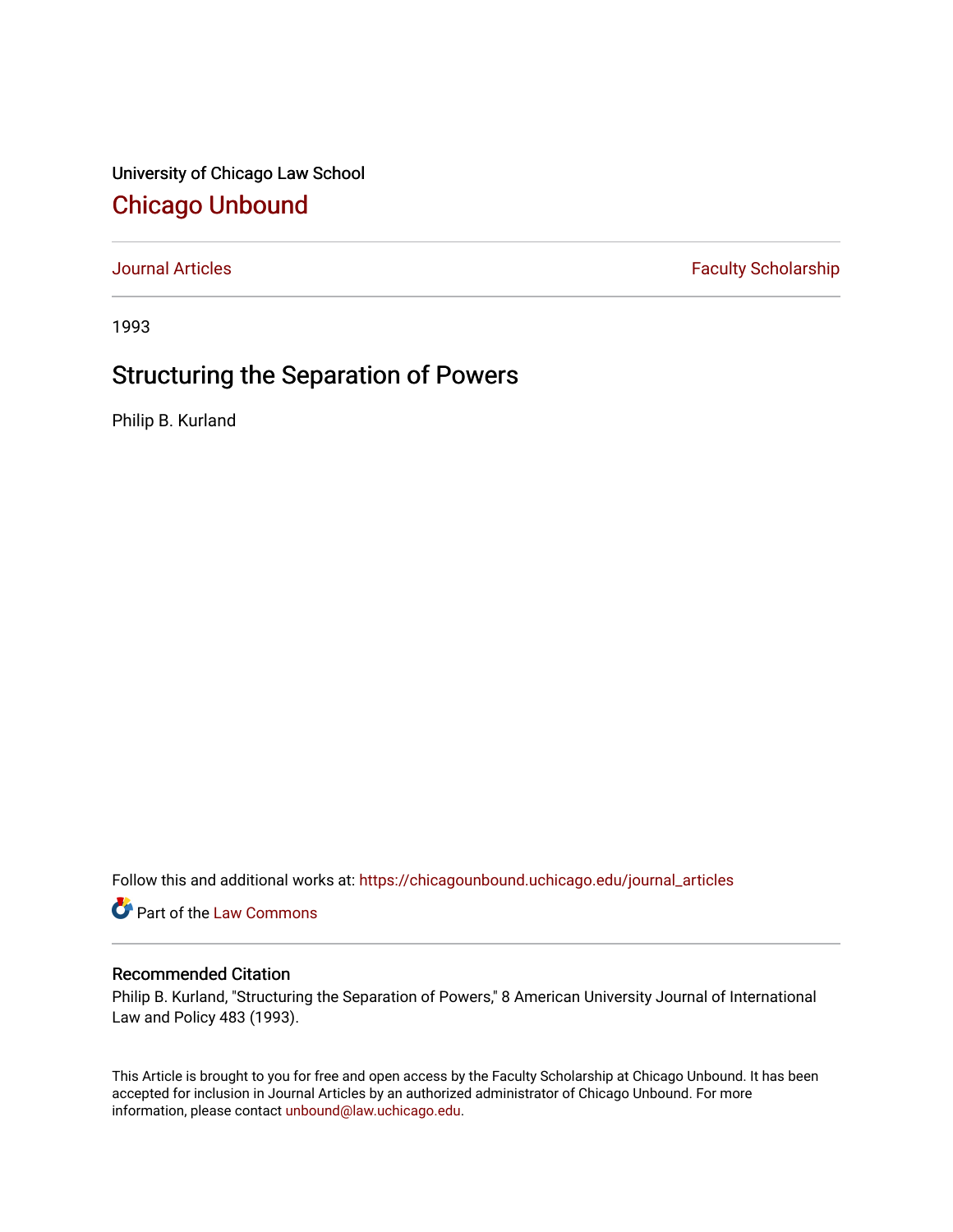## STRUCTURING THE SEPARATION OF POWERS

## Philip B. Kurland'

What I propose to do is to reiterate the ideas  $-$  or some of them  $$ of previous speakers and commentators thus, in the vernacular, giving a slightly different spin to issues on which we seem to be largely in agreement.

I join with Professor Sam Dash' in emphasizing that a constitution is not made solely of words or doctrines but of the individuals and personalities that gave and give life and meaning to the constitutional terminology. Or to use the late Professor Paul Freund's meaningful metaphor, the American Constitution has been and still is both a "structure and an organism"; it therefore cannot be treated simply as an "upper-case" statute<sup>2</sup> nor, as Judge Learned Hand might have described it, as a "mere counsel of moderation."3 Parts of our Constitution, like every constitution, use words and phrases that resonate with meanings derived from our political and social history and almost all bear the imprint of formulation of meaning by common-law judges. Parts of the Constitution can necessarily be understood only through comprehension of the contexts which gave birth to them.

For these reasons and others, no constitution, however, well it may have served one nation in one era, can simply be lifted bodily and adapted for use by another nation in another era, unless there is a mechanism for adaptation of the old words to the new or different circumstances. Mimicry of the United States Constitution is not likely to get South Africa a useable constitution, however, much may be learned

483

**<sup>\*</sup>** William R. Kenan Distinguished Service Professor Emeritus, University of Chicago. I wish to thank the staff of the American University Journal of International Law and Policy for supplying footnotes to what originated as talk.

<sup>1.</sup> Sam Dash is a Professor at Georgetown University Law Center, Chairman of the ABA Task Force On Criminal Justice, and member of the ABA Standing Committee On Ethics and Professionalism.

<sup>2.</sup> Philip B. Kurland, *The Rise* and *Fall of The 'Doctrine' of Separation of Powers,* 85 MICH. L. REV. 592, 592 (1986).

<sup>3.</sup> Learned Hand, *The Contribution Of An Independent Judiciary To Civilization, in* THE SPIRIT **OF LIBERTY: PAPERS AND ADDRESSES OF LEARNED HAND 119** (Vintage Books ed., **1959).**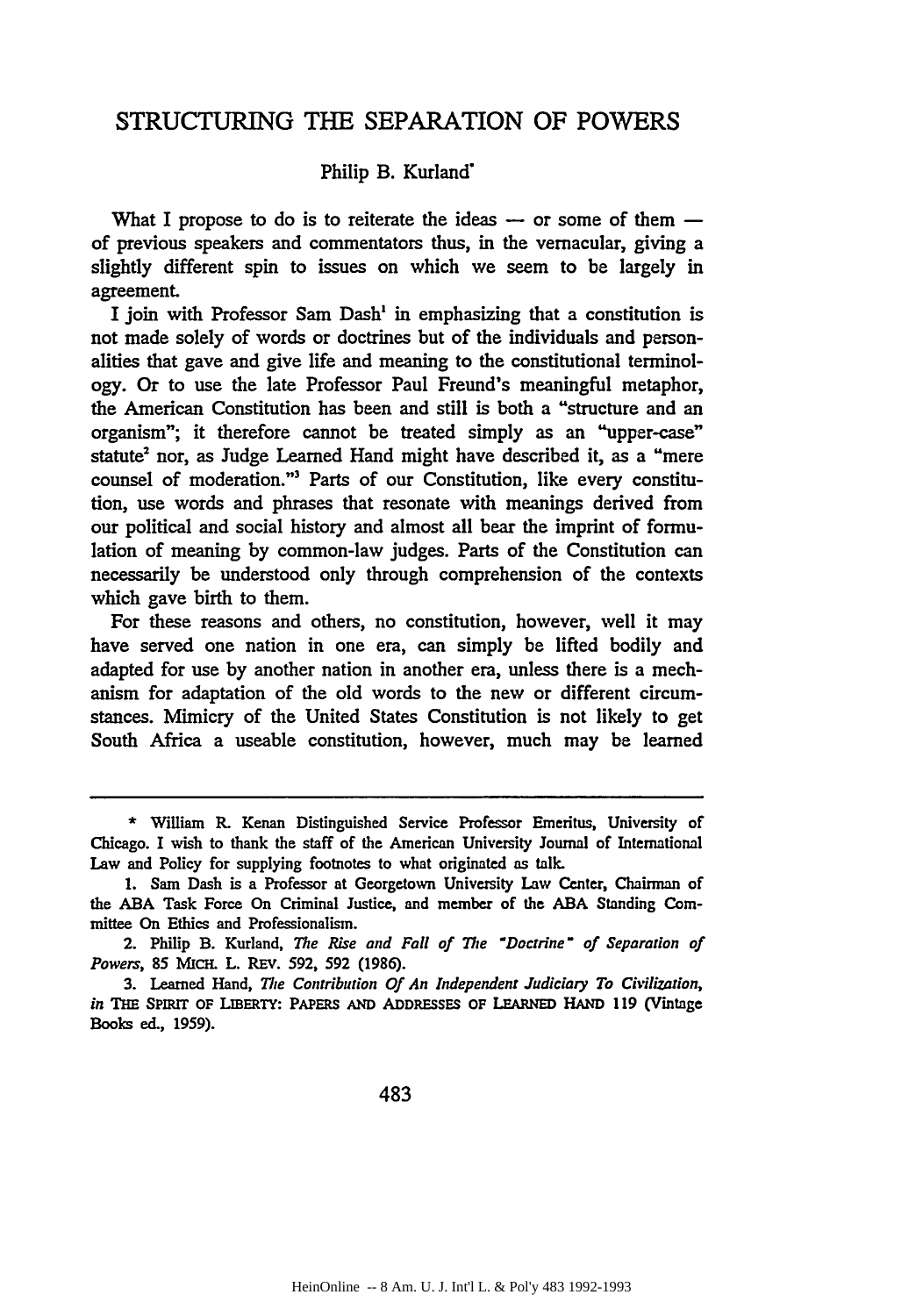from an understanding of our experience, which is all we can give you. In short, we can offer no *vade mecum* for a South African Constitution, we can only report on our own experiences in attempting to develop one that will further the goals of a democratic republic dedicated to freedom for all.

Let me, if you will, rehearse in the most desultory of fashions the creation of our own Constitution some two hundred and fifteen years ago. As the birth of the American Constitution fades into a distant past, we become more and more bemused by the mythical and heroic aspects of the creation rather than its realities. More and more we tend to think of the Founders as Platonic designers of a utopian model, an abstract idealization of what a perfect government should look like. We read into their efforts the ideas and concepts of political philosophers whose work necessarily smells of the lamp, thinkers rather than toilers, scholars rather than statesmen, romantics rather than realists.

Certainly it is true that the 1787 conventioneers were, on the whole, learned men. Most of them had an education  $-$  long on learning even where short on schooling. Surely their ideas at the Convention were influenced by Locke and Aristotle; Harrington, Hobbes, and Plato; Hume and Montesquieu and Rousseau. I think it is a fair reading of the record, however, to say that the Founders took their lessons more from history than from philosophy, as they sought to create a government strong enough to assure its citizens protection for their lives, liberty, and property against foreign and domestic enemies, but not so strong as itself to threaten the freedoms for which the American Revolution was fought.

The history that proved most relevant to them was the history that was most recent. Some lessons had been taught by an English monarchy and aristocracy, where the people had to rely on *noblesse oblige* to secure their liberties. The experiments in self-government, in which the new States had engaged in the preceding decade, provided even more important lessons. And so most of the provisions of the 1787 Constitution were adapted from the Constitutions of the States, in turn largely based on the amorphous English "constitution," but with due concern to avoid the evils, many of which were catalogued in the Declaration of 1776. If we are to try to understand what the Framers promulgated, we should look more closely at what they did than at the ideas of those we have labelled their mentors.

Indeed, if there was a guiding spirit at the Convention, it was not so much that of Locke or Hobbes or Hume or Harrington or Montesquieu, none of whom  $-$  to coin a phrase  $-$  ever tried to balance a government budget. That is to say that none was a politician. It was the spirit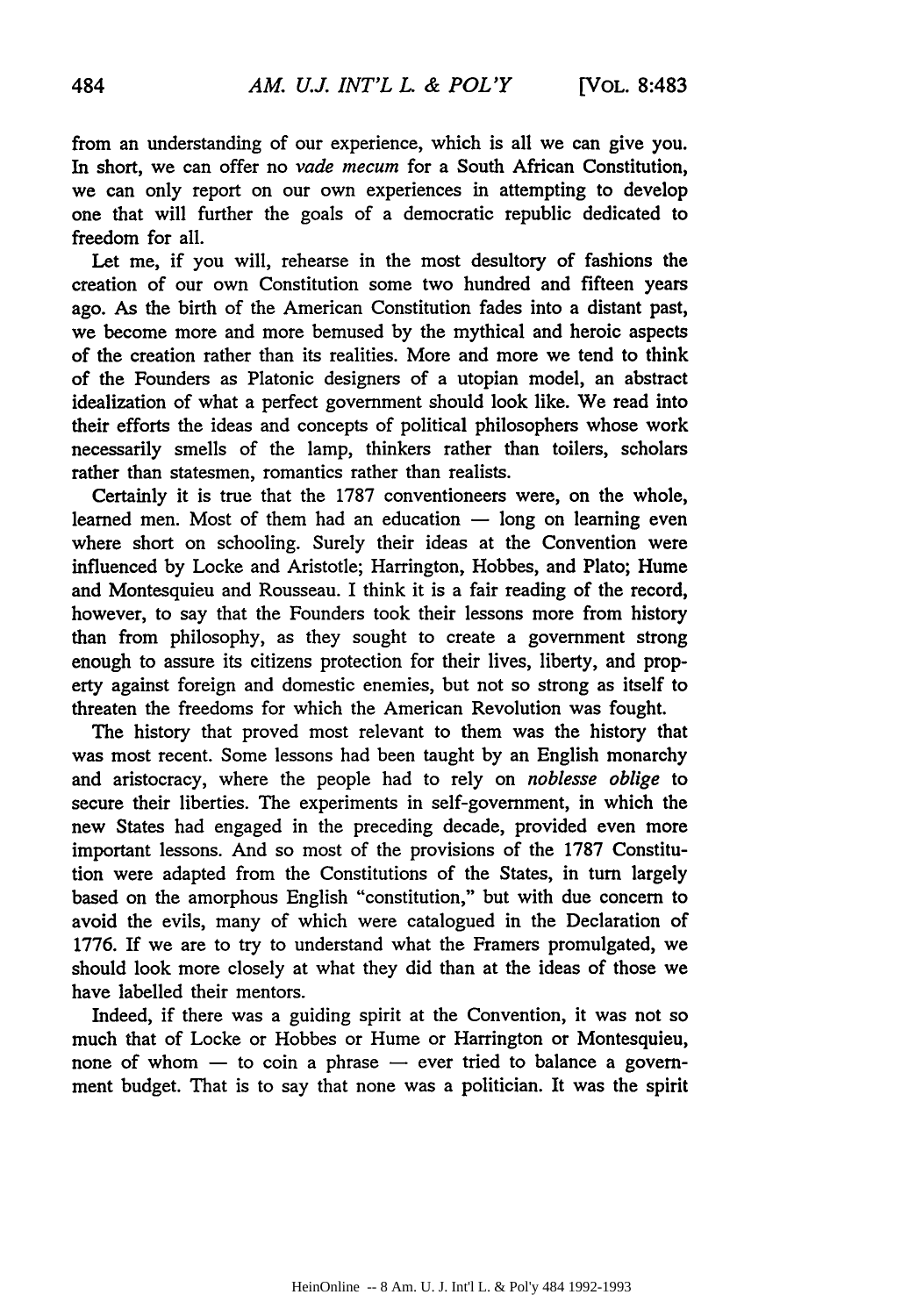of a politician, George Savile, Lord Halifax, the "Trimmer," who sought to educe through compromise practical answers to very practical problems of statecraft. The Founders were hard-headed men, experienced in government as well as revolution, learned in history as well as philoso**phy,** but as far from the French *philosophes* as from Napoleon.

The Constitution was what constitutions are supposed to be, a frame of government, creating a structure and assigning and limiting powers to be exercised by various offices and officers in the national government and, to a more limited extent, affecting the powers of the various State governments as well. The Constitution was not, as it has since been thought to be, a catalogue of individual rights. The new government did not create new rights in the people **-** not even by the addition of the so-called Bill of Rights, all but one of which were known to the common law even if these rights were not yet fully developed.<sup>4</sup> It confirmed rights that the people of the new nation already had and had claimed, and it provided machinery for the protection and enforcement of some of those rights, but not limited to those mentioned in the fundamental documents or to the scope they had yet realized.

The watchword of the Framers was liberty and the machinery of government was created for the purpose of assuring that liberty. Three devices sought to secure the Constitution's objectives: first, by establishing a government of the people, by the people, and for the people, *i.e.,* a republican government; second, by dissemination and limitation of powers of governance, generally if not always appropriately labeled federalism and separation of powers. The third leg of the tripod was created implicitly if not explicitly, by affording machinery for the effectuation of the rule of law. Such a rubric that was not to come into constitutional language for sometime, but its substance was patent in the debates of the period, and not least in the total rejection of the hated concept of the royal prerogative.

Before I go further, I would remind you that while we can be certain about the language that emerged from the 1787 Convention, we have no objective record of what occurred on the floor, and less of the bargaining and arguments between and among delegates not directly a part of the parliamentary proceedings. The Convention met from May 25th to September 17th, 1787 in secret session. And we probably owe the existence of the Constitution to the observance of the vows of secrecy that

*<sup>4.</sup> See generally* Philip B. Kurland, *Religion and the Constitution,* 20 U.C. DAvis L. Rev. 705 (1987) (describing the ideas behind the freedom of religion clauses and the separation of church and state).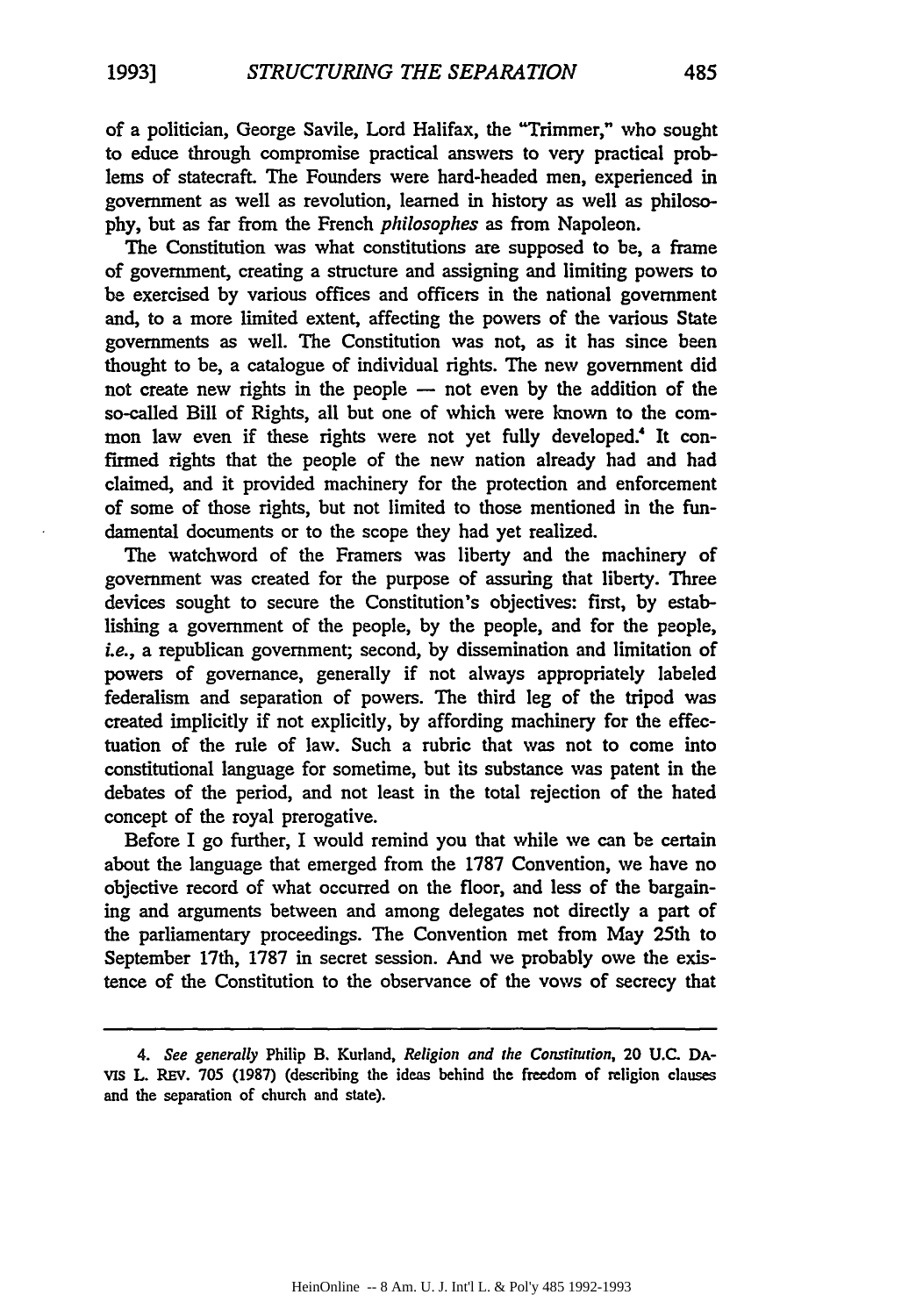the delegates took and kept. For the rifts and schisms that divided the Convention might never have been repaired, as they were, if positions once assumed had become irreversible because of the glare of publicity. We know from Madison's notes, first published in 1840, that the Convention almost foundered several times. The words of the document, then, are solid bases for argument; inferences from other recorded stances of individuals or groups as to the true meaning of those words are necessarily less cogent.

As to the first leg of the constitutional tripod, its commitment to selfgovernment through representative government, there are certain things about which we can be certain. Aristotle's three alternatives, democracy, aristocracy, and monarchy, $\delta$  were all anathema. The goal was a republic: its principal organ was a representative assembly.<sup>6</sup> It was argued that no true republic could exist in a large nation, certainly not in one of continental dimensions. That was but one of the teachings of Montesquieu<sup>7</sup> rejected by the Convention. Hamilton and Madison, among others, successfully argued otherwise. Hamilton asserted that the defects in Montesquieu's historic examples of failed republics derived not from greatness of size but from their diminutive nature, citing "the petty republics of Greece and Italy."' Madison demonstrated his political genius in **THE FEDERALIST** Nos. **10** and **51,'** where he persuasively argued that the safeguard of a republic is to be found in the defeat of faction which could be accomplished by extensive diversity of interests among the people, a sufficient diversity being possible only in a domain of extensive dimensions.

Again, it must be recalled that in opting for a representative assembly as the keystone of the new government, the delegates at Philadelphia were adhering to a structure which they already knew. The entire government under the Articles of Confederation consisted of the Continental Congress. It was one thing, however, to reach agreement on a represen-

9. THE **FEDERALIST** No. 10, at 64-65 (James Madison) (Jacob Cooke ed., 1961); **THE FEDERALIST** No. *51,* at 347-48 (James Madison) (Jacob Cooke ed., 1961).

**<sup>5.</sup> ARISTOTLE, NICOMACHEAN** ETIcs, *reprinted in* **THE CoMPLETE** WORKS **OF ARISTOTLE** 1729 (Jonathan Barnes ed., 1984).

*<sup>6.</sup> See generally* Stephen M. Feldman, *Republican Revival/Jnterpretive Turn,* 1992 WIs. L. REv. 679 (describing the goals of the Framers of the Constitution).

*<sup>7.</sup> See generally* Matthew P. Bergman, *Montesquieu's Theory of Government and The Framing of The American Constitution,* 18 PEPP. L. **REV. 1 (1990)** (outlining the influence that the theories of Montesquieu had on the Constitution).

<sup>8.</sup> **THE FEDERALIST** No. 9, at 50-53 (Alexander Hamilton) (Jacob Cooke ed., 1961).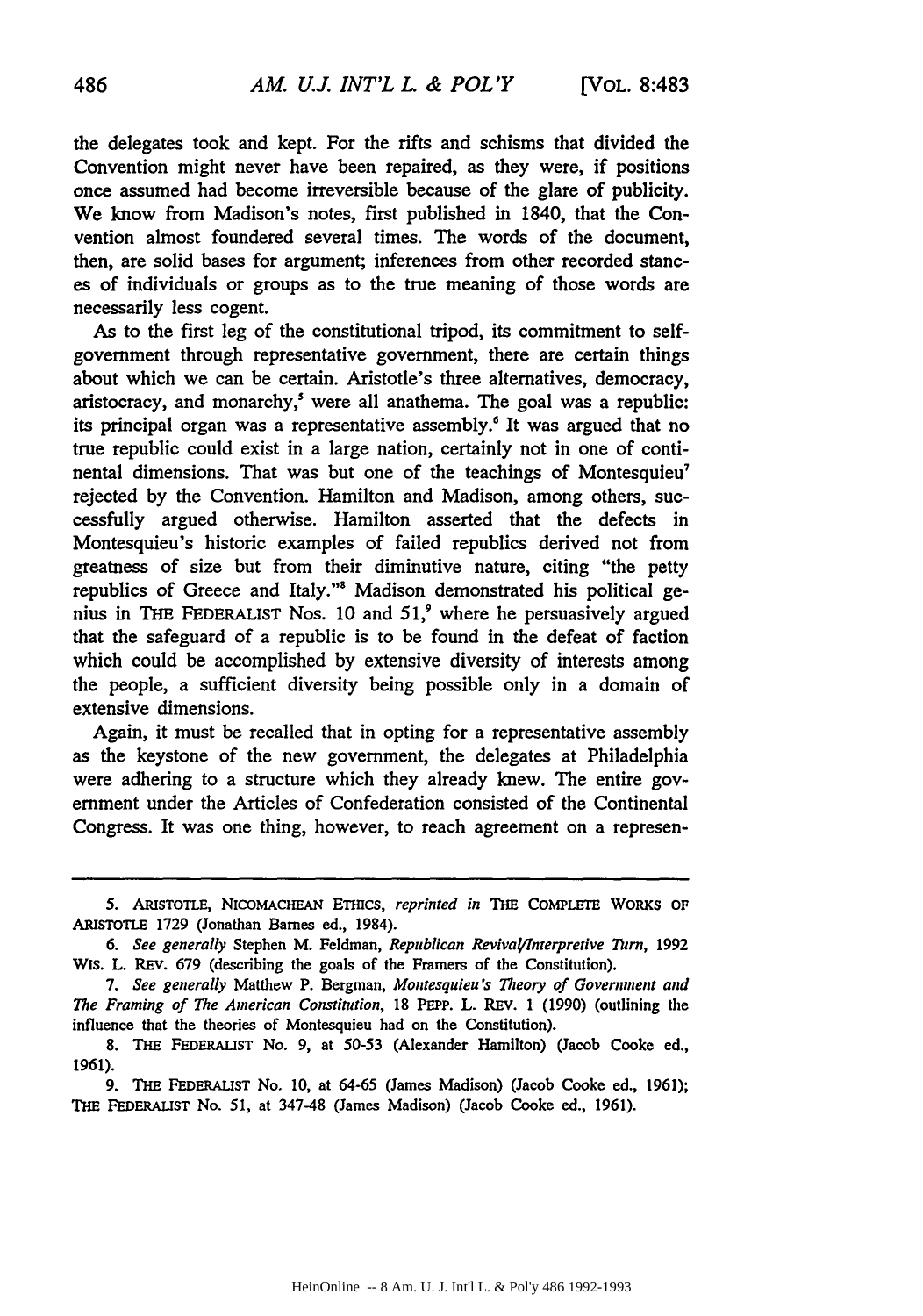tative assembly as the central feature in the framing of the new republic. It was quite another to forge agreement on a system of representation. The simplicities of the conceptions of universal suffrage or of the slogan of "one-man, one vote," were still waiting to **be** born. They were not to be found in any of the States. Nothing roiled the Convention more often or for longer periods of time than the controversies over representation.

The issue whether representation in the legislature should be measured **by** population or property, on the one hand, or by States on the other, created a principal contest that almost ended the Convention early. Both positions rested on arguments labeled "equality." Representation in the Continental Congress had been by State, as it was in the Convention itself. On the other hand, it was clear that the burden of conducting the Revolution and the attempts at salvaging a nation from the depredations of war had fallen primarily on the large States with their larger populations and greater wealth. And if the Confederation were to dissolve, only the larger States could be independently viable. Here as elsewhere, the practicalities of compromise subordinated arguments of principle. The "great compromise" of the Convention bifurcated the national assembly, with the House of Representatives apportioned among the States approximately **by** population, while the States were to be represented equally in the Senate.

Insofar as the "corruption" of the English Constitution was in no small measure attributed to the rotten borough system of representation in the House of Commons and as the aristocratic nature of the House of Lords, the "great compromise" was a sell-out of the Revolution's principles. From the beginning, proportionality of representation in the American Congress has been skewed by allowing two Senators even for States that later lacked sufficient population to qualify for a single representative. Another hard-fought battle resulted in a similar compromise skewing the proportionality of representation. Article I, section 2, clause **3** of the Constitution provided that "Representatives ... shall be apportioned among the several States ... according to their respective Numbers, which shall be determined by adding to the whole Number of free Persons **...** three fifths of all other Persons.""0 Counting a slave as three-fifths of a person either overweighed or underweighed the representation of the slave states depending on whether slaves were, constitutionally, persons or property.

Apportionment of representatives among the States was not the only basic compromise in devising a republican form of government. **Al-**

**10. U.S. CONST.** art. I, § 2, cl. **3.**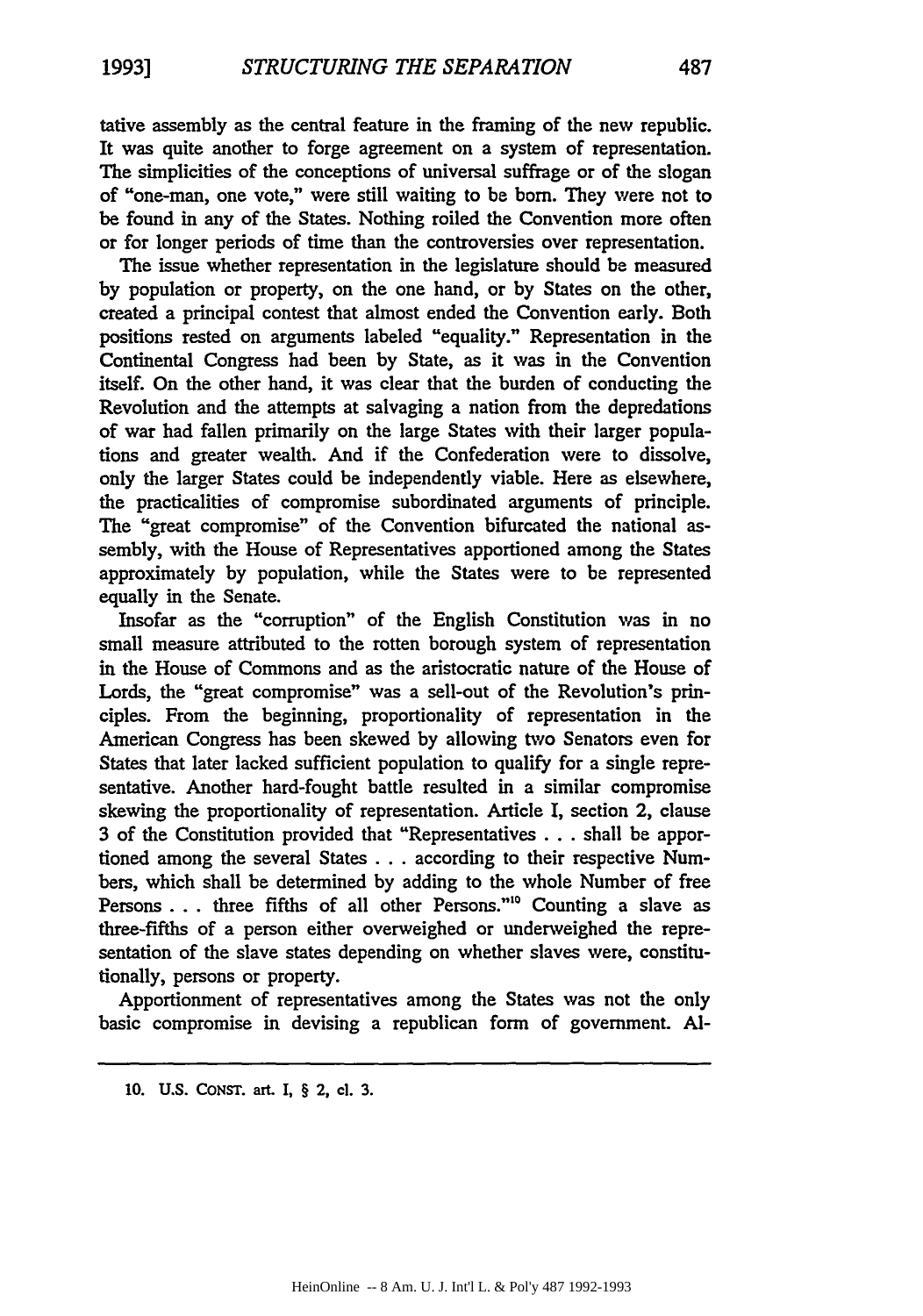though controversy raged over what qualifications should be required of those who were to hold elective office, the Convention agreed to limit access to office by prescribing only three conditions: a minimum age, a term of citizenship, and residence in the State when elected." But agreement was not so easily secured regarding the qualifications that should be imposed for those who could vote for the office holders. Some thought that representation should mirror the population. For some, only the propertied had enough demonstrable interest to justify their participation in the franchise. Others would insist on long term residence in the community whose representative they were to choose. The terms of office also created a source of conflict. Tying the representatives closely to the people they were to represent was an axiom that few contested. Biannual elections were grudgingly conceded against the very strong assertion that annual elections were the only way to keep the people in control. A demand that elected officials not be permitted to serve consecutive terms was tabled but lost.

There was also persistent controversy over the proper ratio between population and representatives. As Madison suggested in **THE** FEDER-ALIST No. **10:** "however small the Republic may be, the Representatives must be raised to a certain number to guard against the Cabals of a few; ... however large it may be, it must be limited to a certain number to guard against the confusion of a multitude."<sup>12</sup> In No. 32, Alexander Hamilton added, that a large number may make "the countenance of the government **...** more democratic; but the soul that animated it will become more oligarchic."<sup>13</sup> On the ultimate question of who should choose the representatives, the Convention bucked the question to the States by providing in Article I, section 2: "the Electors in each State shall have the Qualifications requisite for Electors of the most numerous Branch of the State Legislature."'" The Convention ambiguously left some power of oversight in Congress, by providing in Article I, section 4: "The Times, Places and Manner of holding Elections **...** shall be prescribed in each State by the Legislature thereof; but the

**<sup>11.</sup>** *1d* at cl. 2.

<sup>12.</sup> **THE** FEDERALIST No. 10, at 64-65 (James Madison) (Jacob Cooke ed., 1961). 13. **THE FEDERALIST** No. 32, at 201 (Alexander Hamilton) (Jacob Cooke ed., 1961).

<sup>14.</sup> **U.S.** CONST. art. I, § 2, cl. 1. The individual states at the time, and for some time to come, often adopted "pauper exclusions," whereby propertyless citizens were disenfranchised. *See generally* Robert J. Steinfeld, *Property and Suffrage in the Early American Republic,* 41 **STAN.** L. REV. **335** (1989).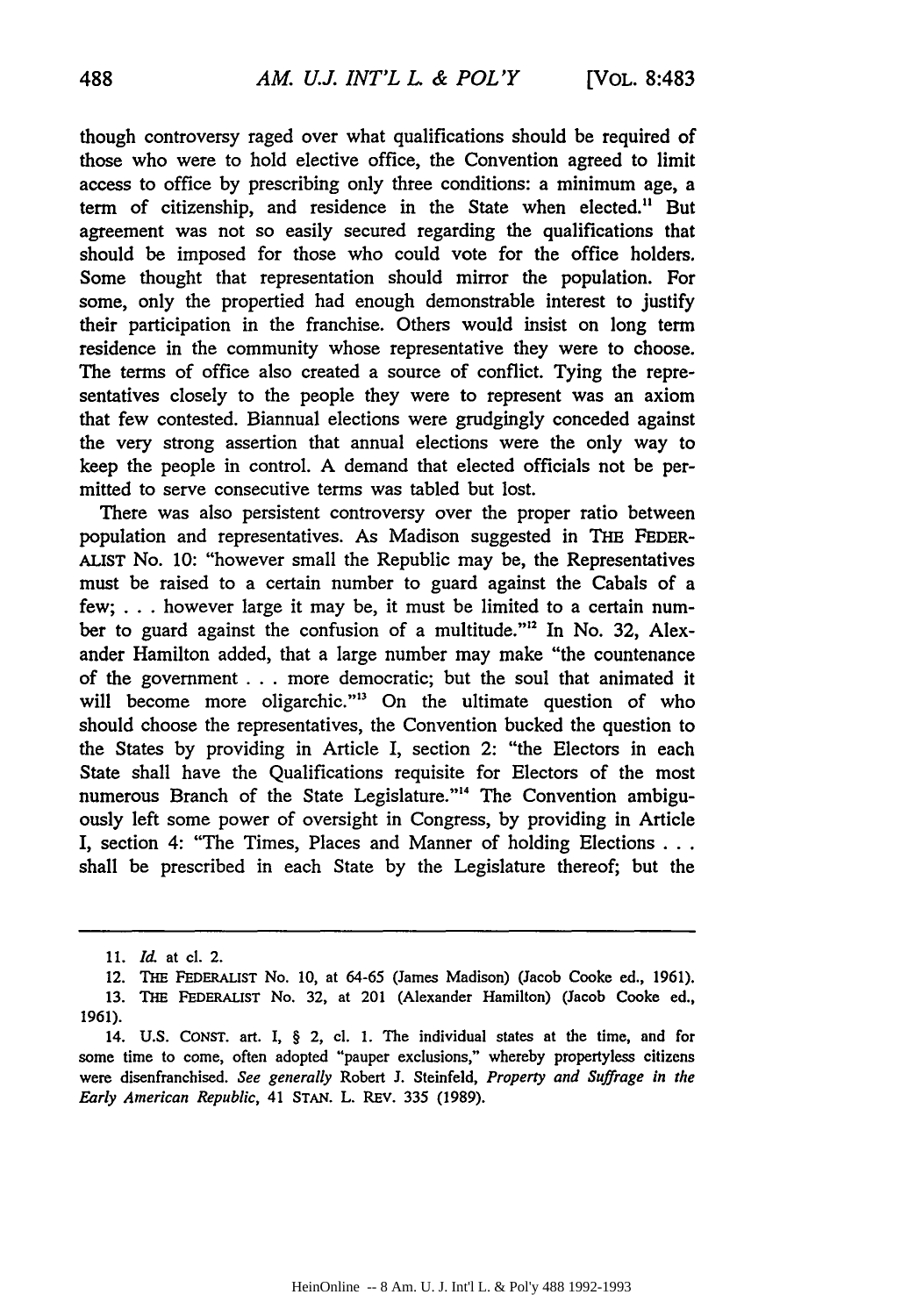Congress may at any time by Law make or alter such Regulations."' We have not yet discovered how elastic the word "manner" was intended to be.

The experimental nature of the Founders' effort to create a government of the people, **by** the people, and for the people is evident from the process of creation. They proceeded **by** way of adaptations of the structures of the House of Commons and the legislatures of States. The English experience taught them, they thought, the necessity of barring legislators from holding other government offices and from being allowed to create or enhance offices which they could then themselves **fill.** This form of corruption of the English Constitution under the Georges – multiple office holding by members of Parliament – caused the nation deliberately to avoid cabinet government.

The Founders recognized a republican government founded on popular election as a necessary, if not a sufficient, condition for the political liberty that was their goal. They should be credited with building a republican government as well as they could. The deficiencies of representative government cannot be said to have been caused **by** the Constitution. The eighteenth-century politicians understood, probably better than we, that responsible self-government requires an electorate that is both interested and knowledgeable and representatives that are both competent and virtuous. If we, the people, lack the necessary interest about government business or adequate education in self-government, or if we choose incompetent or venal delegates, "the fault, dear Brutus, lies" not in the Constitution, "but in ourselves."<sup>16</sup> As John Stuart Mill once said:

Government consists of acts done **by** human beings; and if the agents, or those who choose the agents, or those to whom the agents are responsible, or lookers-on whose opinions ought to influence and check these, are mere masses of stupidity, and baleful prejudice, every operation of government will go wrong."'

The division of governmental authority is the second of the three principal bases on which the Constitution of 1787 stands. To the Founders, history testified that concentration of power was necessarily corrosive of the people's liberty. It was an axiom of the Convention that

**<sup>15.</sup> U.S. CONST.** art. I, § 4, **cl. 1.**

**<sup>16.</sup> WrILiAm SHAKESPEARE, THE TRAGEDY OF** Juuus **CAESAR act 1, se.** 2.

**<sup>17.</sup> JOHN STUART MILL, CONSIDERATIONS ON REPRESENTATIVE GOVERNMENr 171** (Currin V. Shields ed., 1956) **(1861).**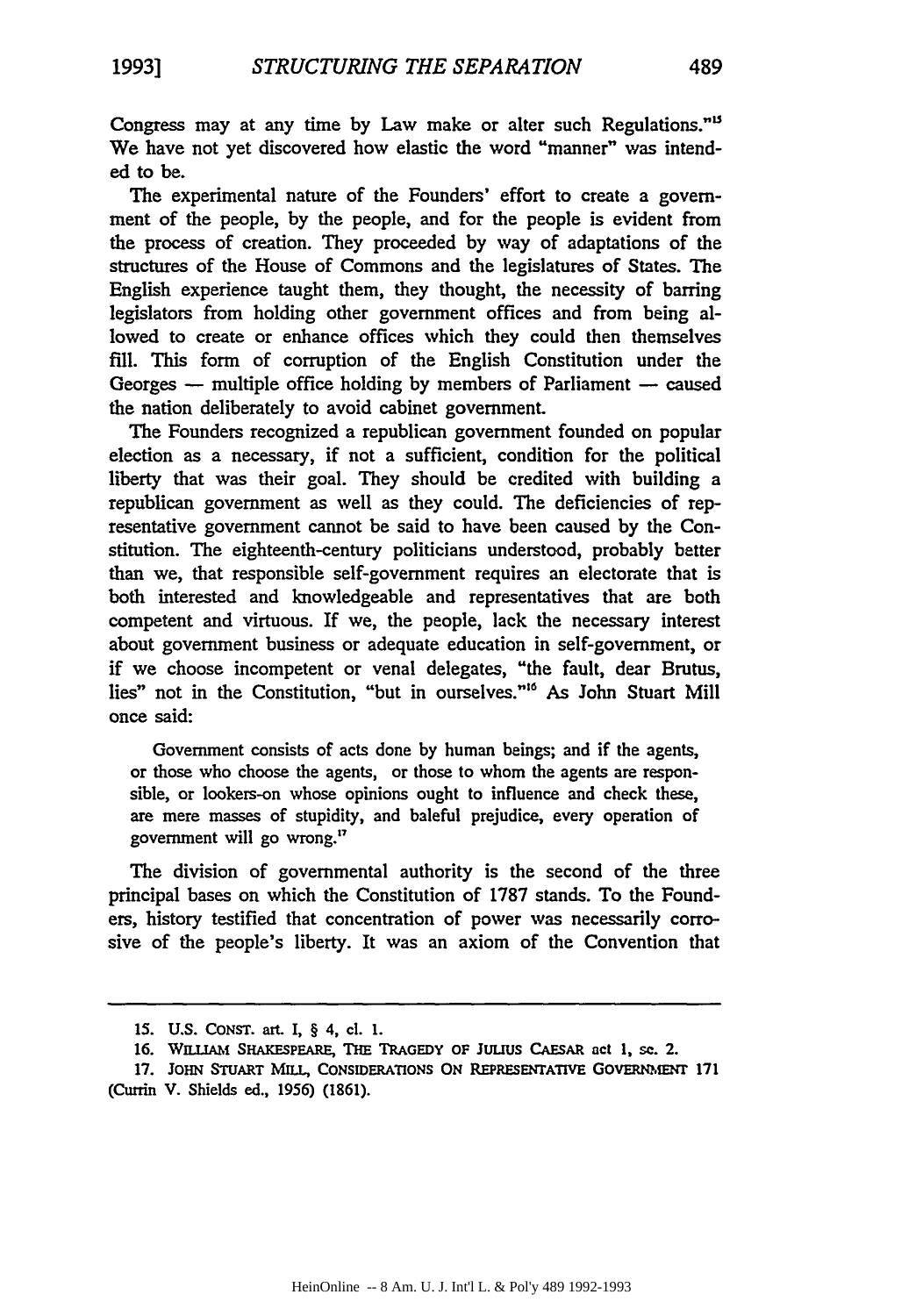authority had to be divided if its abuses were to be contained.

The American Constitution called for division of governmental power in two distinct ways. It divided governmental authority over the people between the government of the new nation and the governments of the States. The central government was proposed as a government of limited, delegated powers, almost all of which were given to Congress and listed in Article I, section 8. The residue of governing authority was, as the Tenth Amendment sought to make pellucid, "reserved to the States respectively, or to the people."<sup>18</sup> The second form of division of government authority is labelled separation of powers within the national government. While both ideas, that of federalism and that of separation of powers had lengthy histories, each was given a novel form under the new Constitution. Most, if not all, federal states known to history to the time of the adoption of the Constitution were, like the government under the Articles of Confederation, leagues of sovereign states which delegated certain powers, mostly external ones, for execution by the central power. These leagues dealt with the people within their domain only through the governments joined in the confederation. This was the nature of the national government under the Articles of Confederation; it had no direct authority over the people.

The new Constitution changed this. The representation in the national government was of the people, not of the States;<sup>19</sup> the national government was authorized to impose taxes on the people; $^{20}$  the power over military and naval forces was to be national to the extent that the national government, *i.e.,* the Congress, wanted it that way." All sorts of purely domestic activities were placed within the ken of the central government, from maintaining post offices and post roads, $2$  through control over patent and copyright monopolies, $<sup>23</sup>$  the naturalization of</sup> citizens, $24$  bankruptcy, $25$  and not least, the power over commerce with

<sup>18.</sup> U.S. CONST. amend. X.

<sup>19.</sup> U.S. CoNsT. pmbl. ("We the People ... establish this Constitution for the United States of America"); U.S. CONST. art. I, § 2 (requiring Representatives to be elected by popular vote); U.S. CONST. amend. XVII (requiring Senators to be elected by popular vote).

<sup>20.</sup> U.S. CONST. art. I, § 8, cl. 1.

<sup>21.</sup> U.S. CONST. art. I, § 8, cl. 14.

<sup>22.</sup> U.S. CONST. art. I, § 8, cl. 7.

<sup>23.</sup> U.S. CONST. art. I, § 8, cl. 8.

<sup>24.</sup> U.S. CONST. art. I, § 8, cl. 4.

**<sup>25.</sup>** *Id.*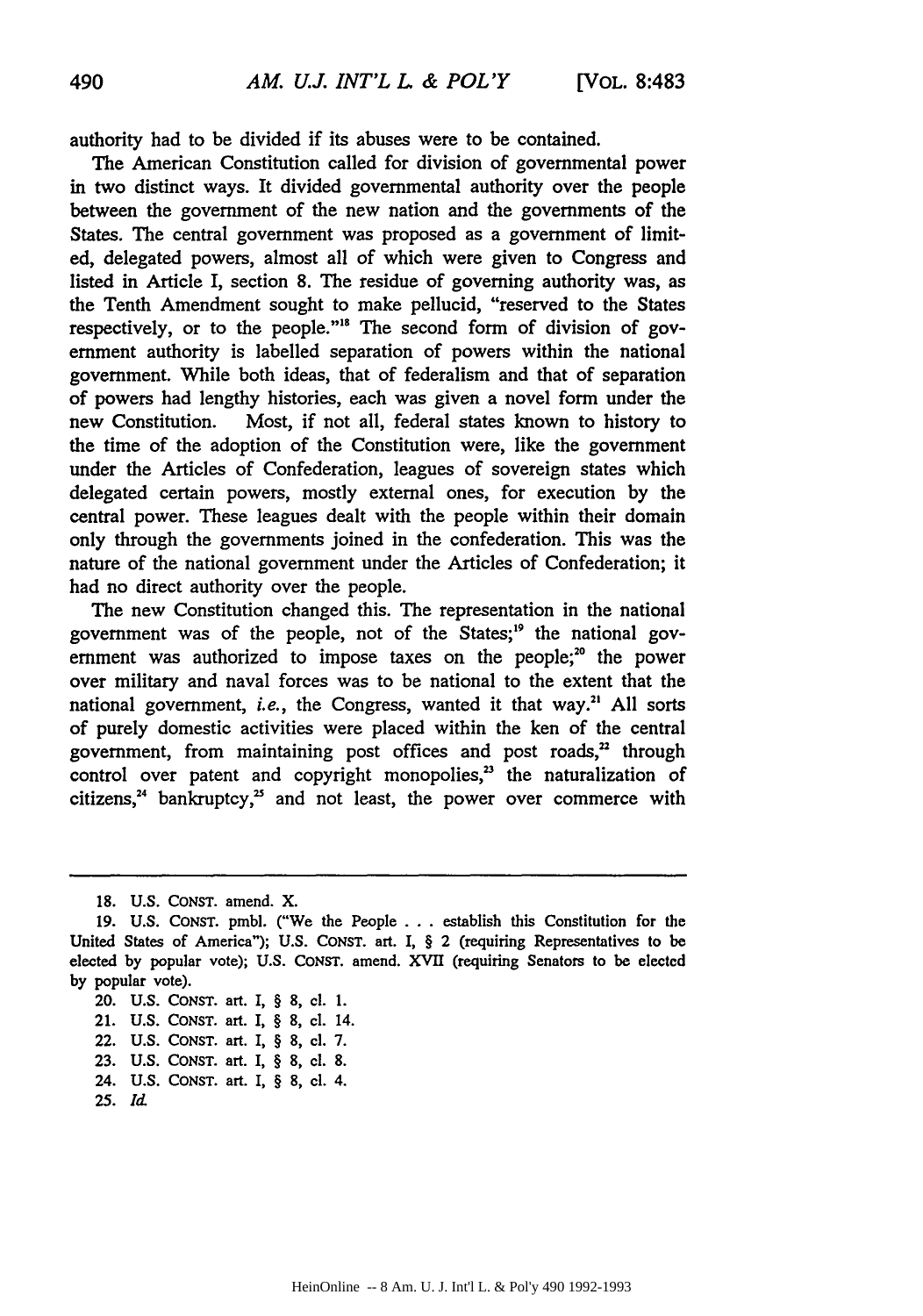foreign nations and among the several States.<sup>26</sup> And Article III authorized the creation of an extensive federal judicial system which, in fact, would later play the most important role in subordinating the States to the national government.

The American conception of federalism has now substantially replaced the old notion of a mere alliance. Professor K.C. Wheare's authoritative twentieth century British text on federalism states: "What is necessary for the federal principle **is...** that the general government, like the regional governments, should operate directly upon the people. $n^2$  It was not the original plan, however much some may have worried about it, that the central government should displace the State governments. It was planned rather that they would counterbalance each other, so that neither could establish hegemony over the people. It turned out, as many anti-Federalists predicted at the time, to be a short-lived hope.

There was strong feeling in and out of the 1787 Convention and the State ratifying conventions that the closer the government was to the people, the greater the control over the government that the people could exercise. Jefferson would have had major governmental operations at the ward level; what could not be properly dealt with locally might require county government or even state rule.<sup>28</sup> National government would function only in those few areas where it alone was capable of functioning. Thus would liberty be preserved. Madison, on the other hand, argued that local governments would create a centrifugal force that would tear the nation apart.<sup>29</sup> Hamilton was a true nationalist who sanguinely contemplated the ascension of the central government and the withering of the States.<sup>30</sup>

Looking back over two hundred years, it is easy to recognize that

**30.** *See generally* **E.** Earle, *Introduction* to THE FEDERALIST x-xiii (1976) (noting that Hamilton advocated the idea that the federal government should have **all** powers not expressly denied to it); see also Alpheus T. Mason, *The Federalist* - *A Split Personality,* 57 AM. HIST. REv. 623 (1952) (detailing differences between Madison's and Hamilton's Federalist Papers).

**<sup>26.</sup>** U.S. CONST. art. I, § **8,** cl. 3.

<sup>27.</sup> K.C. WHEARE, FEDERAL GOVERNMENT 14 (4th ed. 1964).

**<sup>28.</sup>** C. PATrERSON, **THE** CONSTrITIoNAL PRINCIPLES **OF** THOMAs JEFFERSON 106-07 **(1953)** (discussing Jefferson's belief that a strong national government would rule irresponsibly and create an expensive bureaucracy).

**<sup>29.</sup> THE** PAPERS OF JAMES **MADISON** (Robert A. Rutland, Charles F. Hobson **eds.,** 1977) (noting that such confederacies had demonstrated "the greater tendency for anarchy than to tyranny; to a disobedience of the members than to usurpation of the federal head").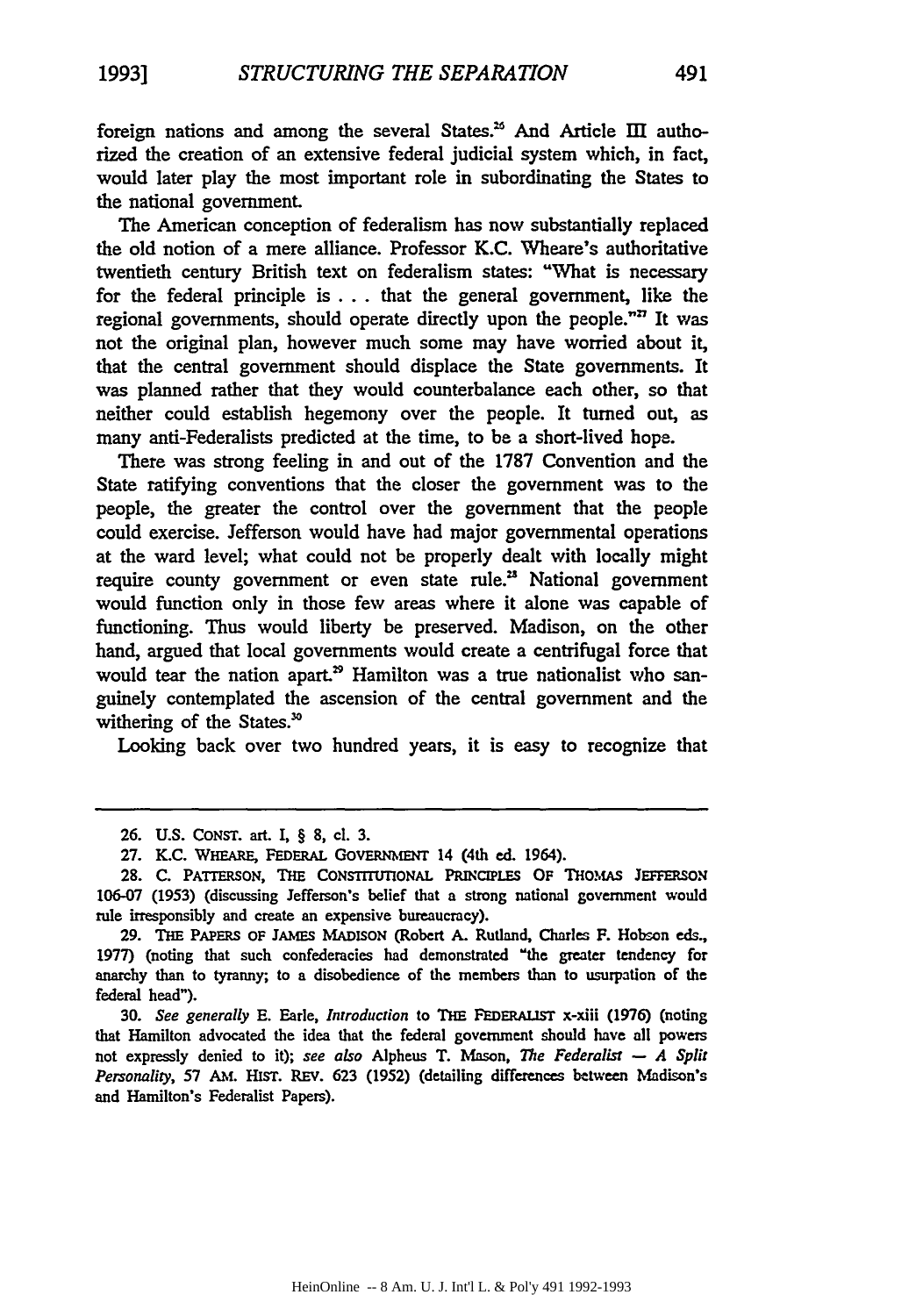federalism as contemplated by the Founders has long since expired. It is not that there is no realm left in which State Governments can operate, for surely we are today as overburdened by state and local regulations and bureaucracies as by national ones. But there is today no longer any substantial power that the States can call their own. Almost every power that the States now exercise requires either the acquiescence or subsidy of the national government. Lip service is still paid by politicians to the idea of federalism; but the stark reality is that we are a single nation with substantive governmental powers concentrated in Washington. Federalism, as a device for preserving liberty by dividing power, has failed.

What has paraded for two centuries in the United States as separation of powers, describing a division of authority within the national government, is instead a novel phenomenon as established by the Constitution. In fact, the critics of the Constitution, as Madison noticed in THE FED-ERALIST No. 47, asserted that the Constitution was defective because it did not provide for separation of powers.<sup>31</sup> And John Adams, author of the Massachusetts Constitution wherein that doctrine took pride of place, lamented throughout his life – frequently to Jefferson – that the essential weakness of the Constitution was its failure to embody the notion of separation of powers."

The basic document did assign different functions to different branches and offices, but it refused to create unmitigated monopolies. Thus, the legislative power was inhibited by the veto authority, $33$  presidential appointments and treaties required Senatorial acquiescence, $<sup>34</sup>$  and</sup> the judiciary  $-$  except for the Supreme Court  $-$  would not exist except with legislative authorization,<sup>35</sup> while all national court jurisdiction was subjected to congressional exceptions.<sup>36</sup> Checks and balances, as provided by the Constitution, meant not monopolies of power within a branch or office, which was implied by the notion of separation of powers, but the necessity for joint action between two or more branches before government power could become untethered. In THE FEDERALIST No.

33. U.S. CONST. art. I, § 7, cl. 2.

- 34. U.S. CONST. art. II, § 2, cl. 2.
- 35. U.S. CONST. art. I, § 8, cl. 9.
- 36. U.S. CONST. art. III, § 2, cl. 1.

**<sup>31.</sup> THE** FEDERALIST No. 47 (James Madison) (Clinton Rossiter ed., 1961).

*<sup>32.</sup> See, e.g.,* JoHN ADAMS, 4 WoRKs OF JoHN ADAMs 488, 582 (Charles F. Adams ed., 1851) (arguing in favor of separation of powers to temper the strength of the executive branch); Malcolm Sharp, *The Classical American Doctrine of Separation of Powers, 2 U. CHI. L. REV. 385, 396-98 (1935) (arguing that Adams believed sepa*ration of powers necessary to protect against tyrannical rule).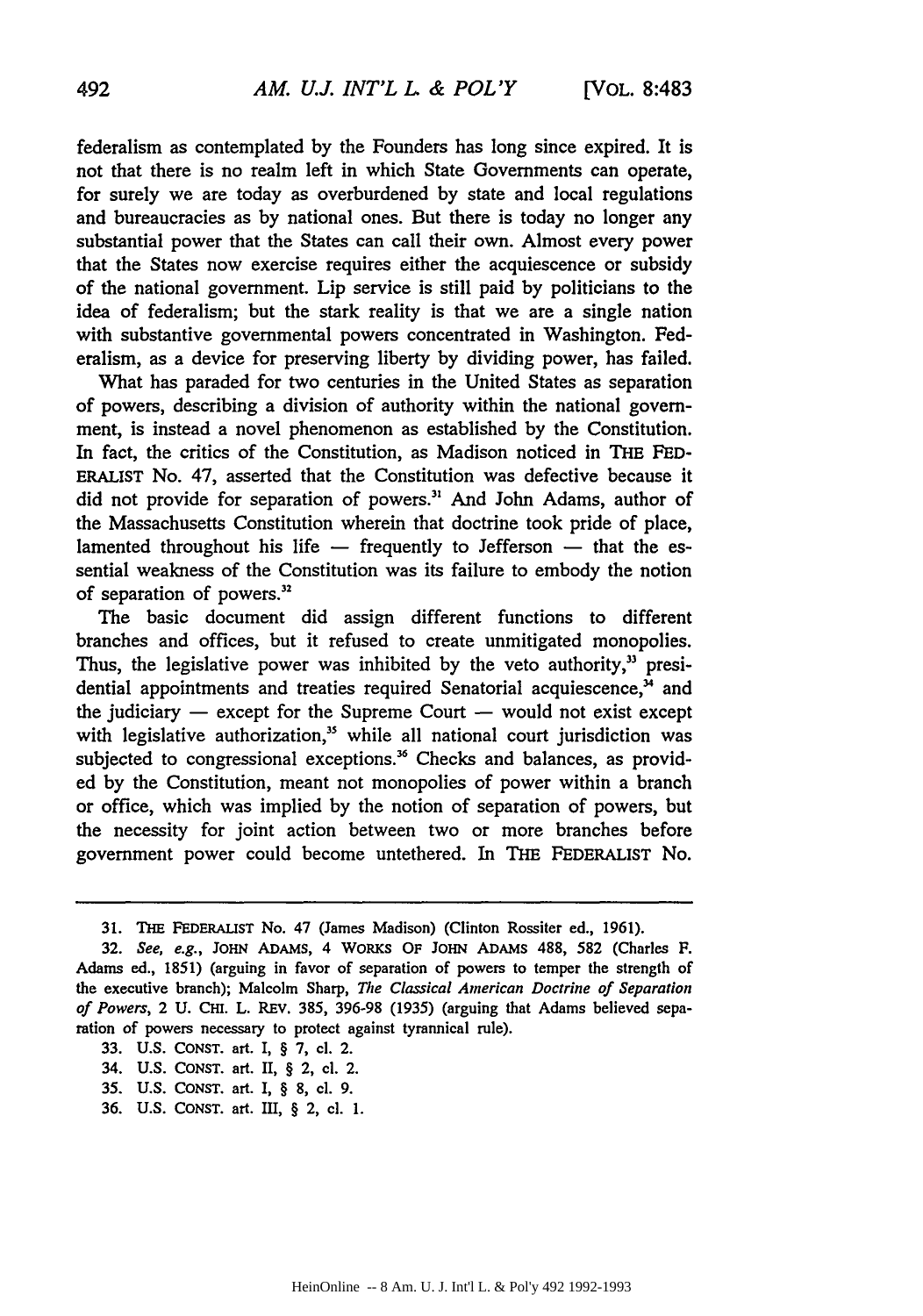**51,** Madison described the constitutional program as "so contriving the interior structure of the government as that its several constituent parts may, in their mutual relations, be the means of keeping each other in their proper places."37

It must be remembered that fundamental differences divided the Framers that were never mediated at the Convention. One such difference concerned the identity of that part of government which posed the greatest threat to individual liberty. One group of some of its most powerful thinkers, Madison and Hamilton, for example, believed that the great danger was from tyranny of the majority, a democratic legislature that threatened to absorb all government power.<sup>38</sup> Another group saw the danger of tyranny in a singular executive, an attitude that has been expressed in the Declaration of Independence's indictment of the King and in the omnipresent fear that, unless he were George Washington, the man who led the army could use it to subjugate the people. The concept of separation of powers sought, as its objective, to prevent the concentration of legitimate government authority in either Congress or the President. Frequent elections were one device directed to that end. But, as Madison remarked, "experience has taught mankind the necessity for auxiliary precautions."39

Thus, Madison, purportedly no friend of factions, nevertheless reduced the essential protection against tyranny to the multiplication of interests:

Whilst all authority will be derived from and dependent on the society, the society itself will be broken into many parts, interests and classes of citizens, that the rights of individuals, or of the minority, will be in little danger from interested combinations of the majority. In a free government the security for civil rights must be the same as that for religious rights. It consists in the one case in the multiplicity of interests, and in the other in the multiplicity of sects. The degree of security in both cases will depend on the number of interests and sects.<sup>40</sup>

Even the most informed of the Founding Fathers did not then antic-

39. **THE FEDERALIST** No. **51,** at **355-56** (James Madison) (Clinton Rossiter ed., **1961).**

40. **Id** at 324-25.

<sup>37.</sup> **THE FEDERALIST** No. **51,** at **320** (James Madison) (Clinton Rossiter **ed., 1961).**

**<sup>38.</sup> THE FEDERAILST** No. **10,** at **57** (James Madison) **(E.** Earle **ed.,** 1978) (stating that the majority may "sacrifice to its ruling passion or interest both the public good and the rights of other citizens"); **THE FEDERALIST** No. **78,** at **579-80** (Alexander Hamilton) (Jacob Cooke ed., 1961) (arguing that an independent judiciary is necessary to protect minorities from majority oppression).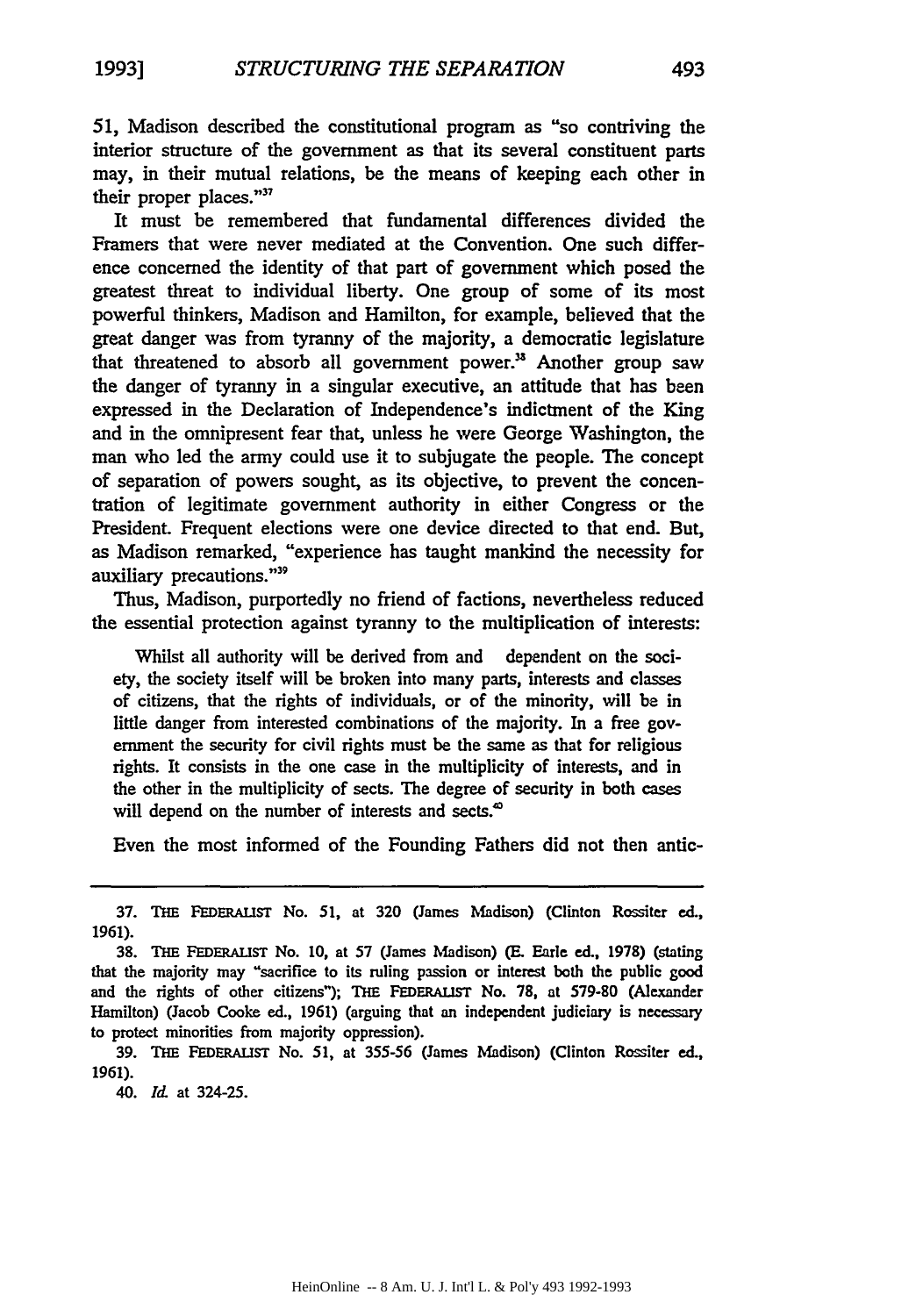ipate the rise of national political parties and their capacity to join a multiplicity of interests into a tyrannical faction. I should also note that the underlying, if unstated, premise of all theories of separation of powers, seems to have been a minimalist government. The doctrine has become less and less adequate a protection for the individual as American government has grown into the Leviathan it has become.

The demise of limited national government has demeaned many constitutional questions, not least those of division of powers. In part, I suppose this is true because the office of the presidency has grown in size and so much of the so-called executive power is exercised by multitudes in the bureaucracy, with the result that the enhancement of the executive branch does not seem to be fostering the lone man on the white horse. Nevertheless, my instincts  $-$  perhaps because of my age **-** are with Mr. Justice Jackson, when he stated in the *Steel Seizure* Case:<sup>41</sup> "With all its defects, delays and inconveniences, men have discovered no technique for long preserving free government except that the Executive be under the law, and that the law be made by parliamentary deliberations."<sup>42</sup>

If the Founding Fathers had been right, the constitutional concept of separation of powers should have limited the growth of each branch lest any of them become dominant. Contrary to the expectations of such as Madison and Jefferson, far from bringing all government power within its ambit, the legislative branch has become the least of the three both as threat to and protector of the people's liberty. The executive branch has become imperial and imperious. And the judiciary has developed from that "90-lb weakling" into the muscular giant, just as the ads of Charles Atlas said he could in the pulp magazines of yesteryear.

It is true that the legislative power and the executive power have been like occupants of opposite ends of a see-saw: as one rises, the other declines. It is equally true that the balance has not remained constant, so that during much of our earlier history, legislative power was the more dominant. But for the last-half century, the executive has been up and the legislature down.

Explanations are not hard to come by. The first is the growth of national government power, so that almost nothing is beyond its scope. Second, there is an absence of discipline among the 535 members of Congress. It is a huge body without a head. Most of its legislation does

<sup>41.</sup> Youngstown Sheet & Tube Co. v. Sawyer, 343 U.S. 579 (1952) (Jackson, J., concurring).

<sup>42.</sup> *Youngstown,* 343 U.S. at 655.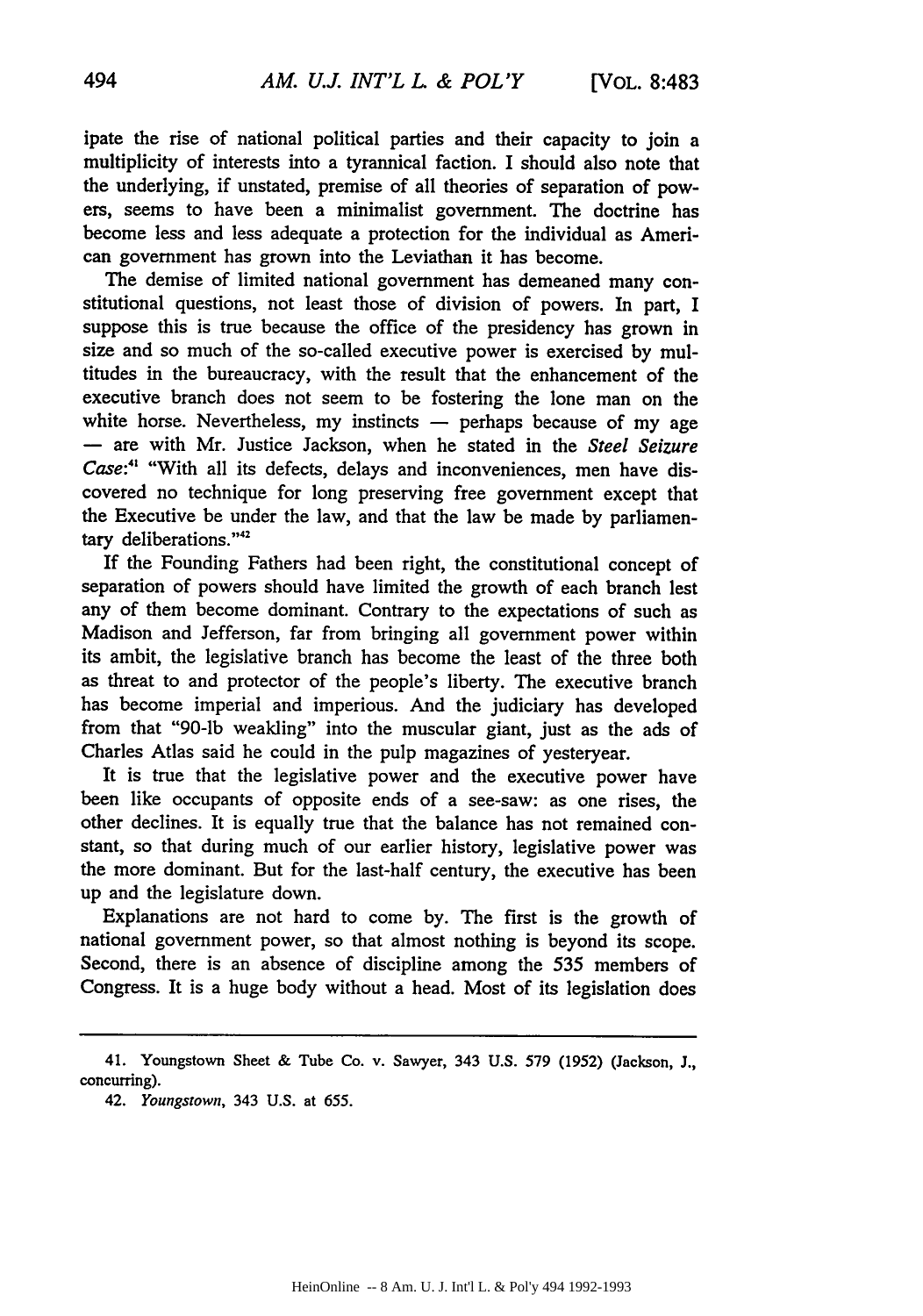not originate within Congress but is a response to demands or instructions from executive authorities. Too much congressional time is spent as agents of constituents seeking relief in the myriad of government agencies that Congress has created but does not control. The rest of its time seems to be spent in trying to oversee the execution of the laws by way of investigatory hearings which, in theory, are held to help frame legislation but which, in fact, are more devoted to exposure than to cure. The image of Gulliver among disorganized Lilliputians readily comes to mind.

The executive branch, on the other hand, has burgeoned. It grows stronger all the time. Part of the cause for the discrepancy was again well-stated **by Mr.** Justice Jackson in the *Steel Seizure Case:*

Executive power has the advantage of concentration in a single head in whose choice the whole nation has a part, making him the focus of public hopes and expectations. In drama, magnitude and finality his decisions so far overshadow any others that almost alone he fills the public eye and ear. No other personality in public life can begin to compete with him in access to the public mind through modem methods of communication. **By** his prestige as head of state and his influence upon public opinion he exerts a leverage upon those who are supposed to check and balance his power which often cancels their effectiveness . **. .,**

It might fairly be said that if any one thing was anathema to the Founding Fathers, or most of them, it was the notion of the royal prerogative. This much of the Declaration of Independence clearly was a well-accepted lesson. But who, today, would gainsay the words of Louis Heren of THE TIMES of London in his 1968 book THE **NEW** AMERICAN COMMONWEALTH, where he observed:

The modem American presidency can be compared with the british monarchy as it existed for a century or more after the signing of Magna Carta in 1215 . . . Indeed, it can be said that the main difference between the modem American President and a medieval monarch is that there has been a steady increase rather than a diminution of his power. In comparative historical terms, the United States has been moving steadily backwards.<sup>44</sup>

In part, the rise of the presidency can be attributed to the emergence of the United States as the prime actor on the stage of world affairs.

<sup>43.</sup> *Ld.* at 654.

<sup>44.</sup> Louis **HEREN, THE NEw AmRICAN CoMioNwEALTH 8-9 (1968).**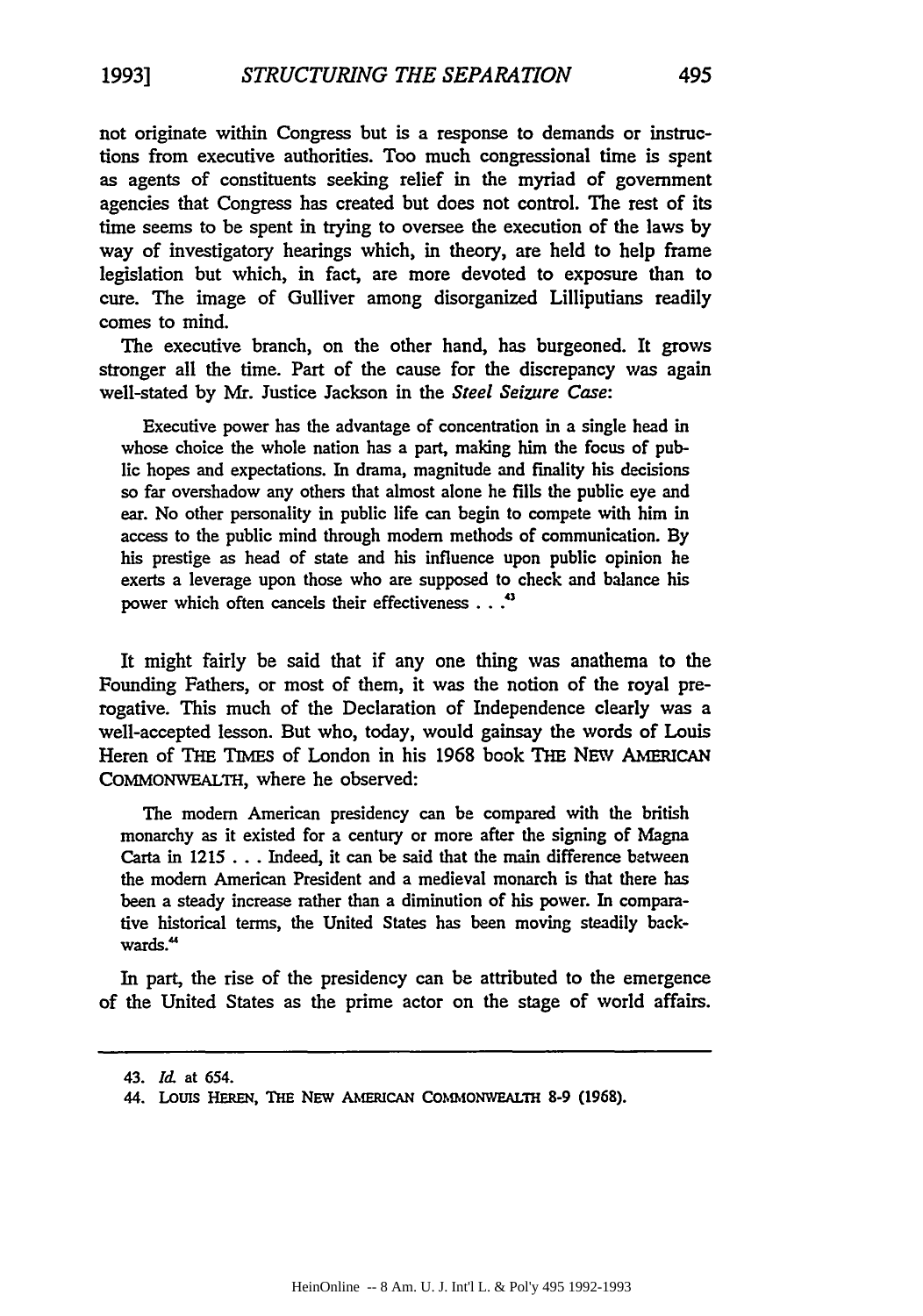Whether this should be dated from the Spanish-American War, or from World War I, it must certainly be acknowledged as a *fait accompli* since World War II. Wars create conditions in which even so reticent a President as Abraham Lincoln will place necessities over the niceties of political or constitutional theories. By the time of the second Roosevelt, the necessity for marshalling the forces of the nation towards the single goal of victory consolidated powers in the executive. We have been in a continuing crisis of foreign affairs ever since. The exercise of what Locke called the federative power - not one of the three divisions to which we have become accustomed  $-$  he placed in the executive branch by necessity.

Madison, it will be recalled, sought to assure individual freedom  $$ the catchword was then "liberty"  $-$  by the devices of dividing government between Nation and States and subdividing federal government among its branches. Federalism and separation of powers as they were known to the Founders have been retained largely in name, if at all. Essentially, we rely on other devices to try to avoid the tyranny at which the two constitutional principles were aimed. Among them have been the origins and development of the national party system  $-$  now itself a disease rather than a cure  $-$  and the pretensions of the press to being a fourth branch of government, itself more self-righteous than righteous.

The problems of government power are distinctly different today from what they were in 1787. We suffer essentially more and more in and out of government from what Mr. Justice Brandeis called the "curse of bigness."<sup>45</sup> Yet most Americans seem to prefer quantity to quality: "Big Brother" to "Little Brother."

The third leg of the tripod on which the new constitution sought to base a government that would secure liberty is less delineated than assumed by the 1787 document. John Adams' 1780 Massachusetts Constitution specifically provided at the end of the section calling for a strict tripartite division of authority among the three branches, the words: "To the end it may be a government of laws and not of men."<sup>46</sup> But a government of laws rested on more than separation of powers. As Mr. Justice Frankfurter stated in 1947: "The conception of a government

<sup>45.</sup> Louis **D. BRANDEIS, THE CURSE** OF **BIGNESS 316, 325** (Osmand K. Fraenket ed., 1934) (attacking the oppressive effects of large corporations, bureaucracies, and monopolies).

<sup>46.</sup> **MASS. CONST. 1780,** art. XXX; **1 PHILIP** B. **KURLAND & RALPH LERNER, THE FOUNDERS' CONSTITUTION** 14 **(1987).**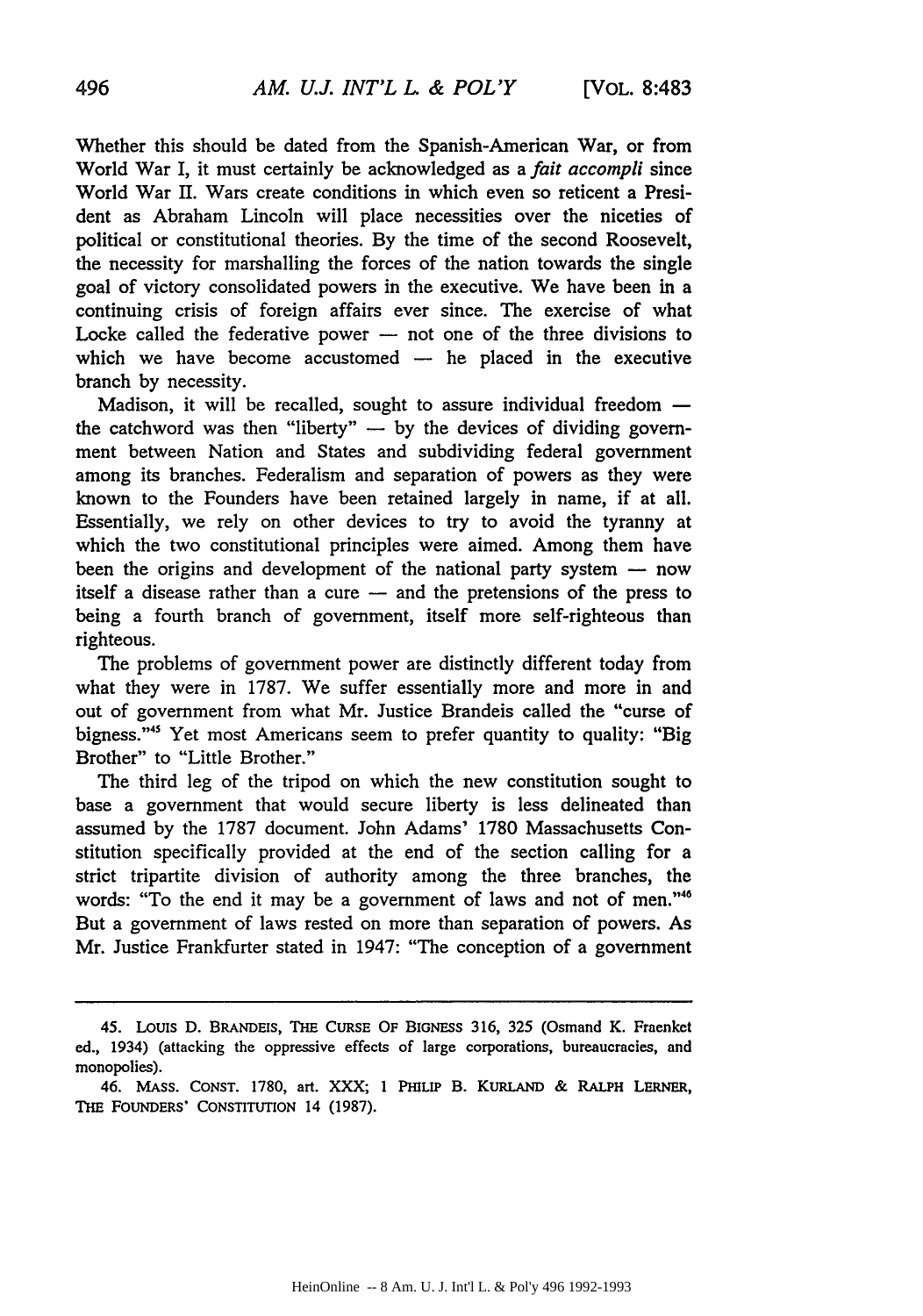**by** laws dominated the thoughts of those who founded the Nation and designed its Constitution, although they kmew as well as the belittlers of the conception that laws have to be made, interpreted and enforced **by**  $men.^{47}$ 

The tradition of freedom, of the rights of Englishmen, on which the new nation would rely was spelled out in no small part in the common law, which the States inherited in detail, and whose principles afforded the basis for much of the Constitution itself. It is thus that Blackstone, Coke, Hale, and Hawkins, Burlamaqui and Vattel, earned their places alongside Harrington and Locke, Montesquieu and Rousseau as godfathers of the American Constitution.

It is often noted that the principal difference between the American and French Revolutions lay in the fact that the purpose of the American Revolution was to reduce government to the control of society, while the French was for the purpose of changing society through control **by** government. Another way of putting it would be that the American Revolution was concerned with the means of governance and the French with the ends. The consequence was that in the French Revolution, like almost all revolutions that have followed, the ends have been allowed to justify the means. From Robespierre through every totalitarian regime of the twentieth century, the objective to be secured has provided the justification for the methods to be used.

Not so with the Revolution of **1776. The** Declaration of Independence in its indictment of the Crown for depriving the colonists of their **just** rights as Englishmen charged a denial of rule **by** the processes demanded **by** the common law: namely, laws established in advance, applicable to all, governors and governed alike, and beyond the arbitrary will of anyone. The Declaration may have provided a catalogue of wrongs, it did not purport to provide a catalogue of rights. Even the rights to life, liberty, and the pursuit of happiness, extensive as they may be, were stated **by** the Declaration to be only "among" the "unalienable rights" of Englishmen turned American. Whether attributable to "the laws of nature and of Nature's God" or of man's "Creator," it is clear that these rights were not created **by** the Declaration of Independence but were regarded as antecedent thereto.

So, too, with the American Constitution. It did not purport to grant rights to the American people. It would have been an act of supererogation for "We, the People," to confer rights on "Us, the People."

<sup>47.</sup> United States v. United Mine Workers, **330 U.S. 258, 308** (1947) (Frank**furter, J.,** concurring).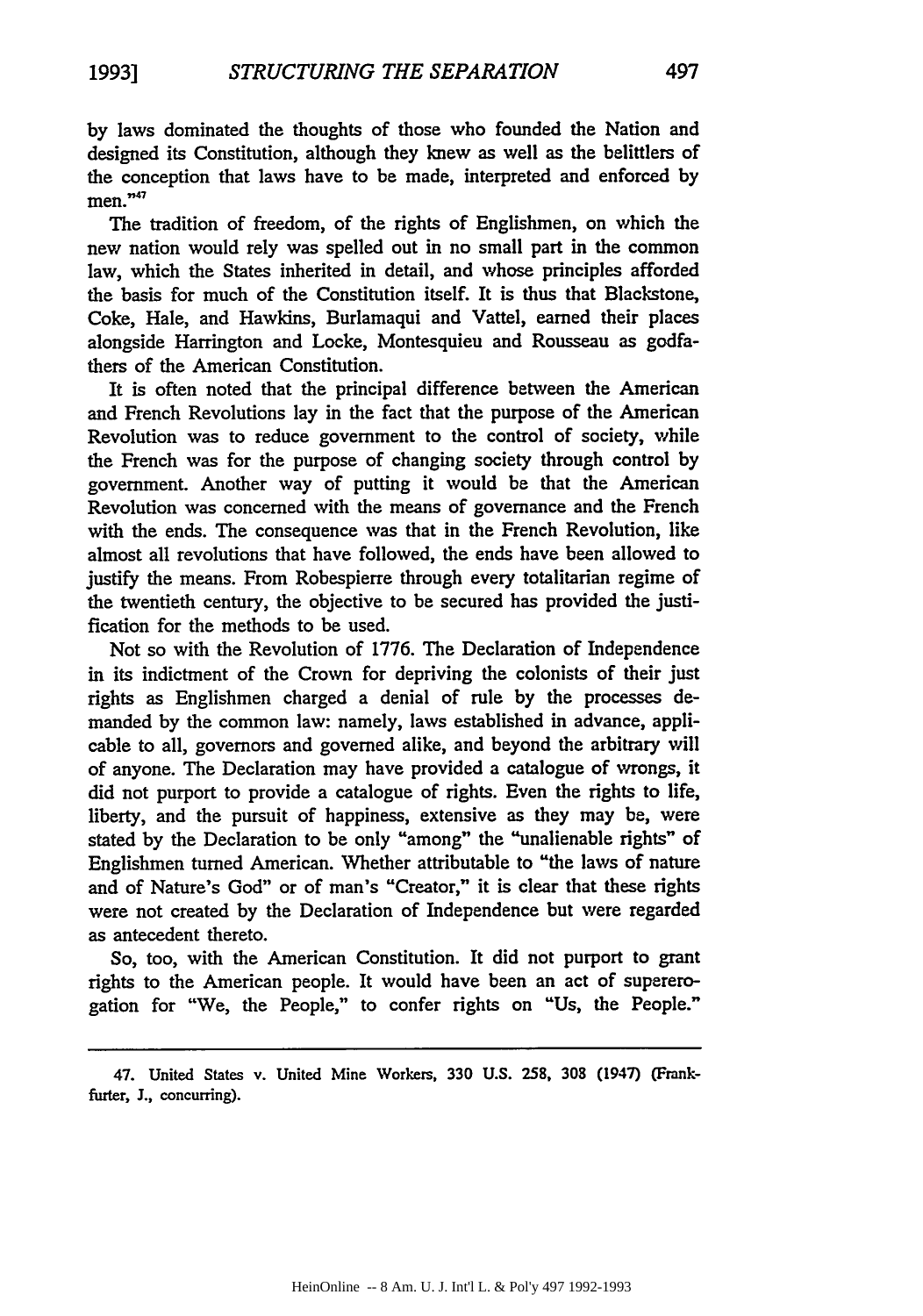Whatever rights the Americans were to have against the new government, they brought with them to the Convention and took away with them from the Convention. What the Convention did was to provide a machinery by which those rights would be protected, whether by the provisions for self governance, by the distribution of powers between nation and States, or **by** the allocation of authority to various divisions of the national government. Such rights of the people as the Convention addressed were already germinating in English common law. Their continued existence and growth was presumed. Some of them were specifically guaranteed by the Constitution. None was diminished.

Historians and lawyers argue whether these rights that are protected by, but not mentioned in, the Constitution should be deemed to have their origins in something called "natural law" or are, indeed, no more than creatures of English common law, writ large by history. For myself, I know not where to discover "natural law," except perhaps in holy scripture or by Ciceronian definition. The rights of Englishmen for which the Americans fought are not visible to me through either source. On the other hand, I can and have found their origins and growth in the common law and parliamentary law and the customs of the realm of England and the American Republic. Being a mere lawyer lacking divine inspiration, I rest my claims to constitutional rights on the limited perspective of well-established legal and statutory precedents to which the English and the Americans have given special status.

The difficulty with finding the third pole of the American constitutional tripod in the interstices of the Constitution rather than in its text, and in the common law rather than in holy writ, is that it requires the improvisation of an authoritative interpreter. Certainly there is nothing in the language of the document itself that justifies the judiciary as ultimate arbiter of the Constitution. While I think that the discussion at the 1787 Convention and in the State ratifying conventions, as well as "out of doors," supports the claim of the judiciary to the power of judicial review, once again we are dependent totally on inference.

While Marshall's rationalization in *Marbury v. Madison8* may be adequate to justify Supreme Court review of state statutes, it is not persuasive about national laws. The argument that the Court is best charged with the task because, in Hamilton's words, it is "the least dangerous" branch, has proved false. Learned Hand's defense, if it can be called that, is probably the more persuasive. Some check on governmental transgression of constitutional boundaries is necessary: none is

48. **5** U.S. (1 Cranch) 137 (1803).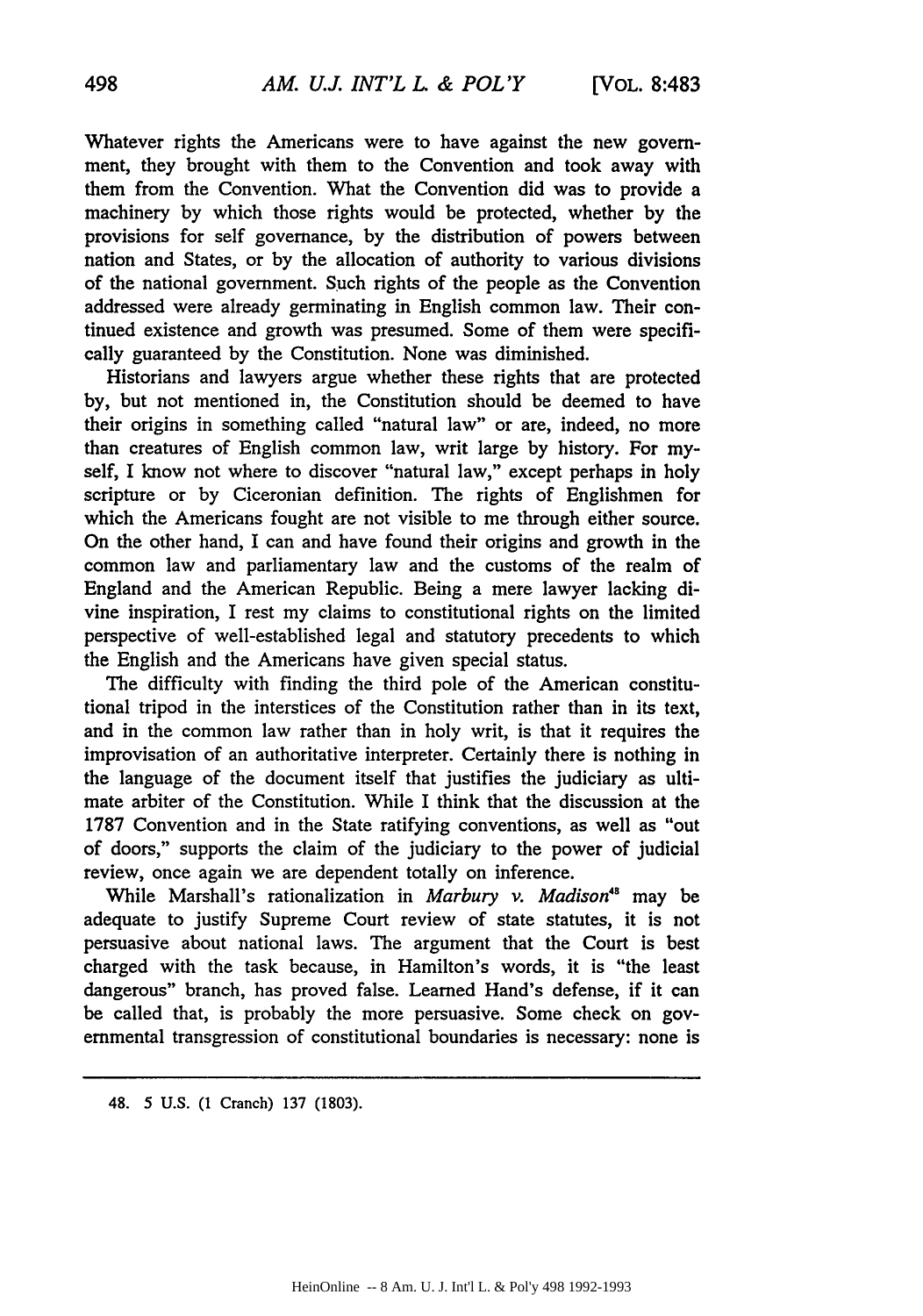better equipped to perform the task in an apolitical, legal, judicious manner than the courts. Cynicism suggests that the best, in this case, is none too good.

Nevertheless, it may be said that, in terms of the protection of the liberties of the citizen, the concept of the rule of law, for all its deficiencies, has probably proved to be the most important. Certainly, however, we ought not to dispense with any of the others. We should hope for the revival of those that have lost their vigor. And, most important, we must, as citizens, pay closer attention and be better informed about governmental behavior if these liberties are to survive. The tasks of the executive, of the legislator, of the judge are all difficult ones. No less challenging is the task of the citizen interested in keeping his freedoms. That was the challenge by the Founders in 1787. It is the challenge to America in 1992. It is the challenge to those who would frame constitutions for South Africa.